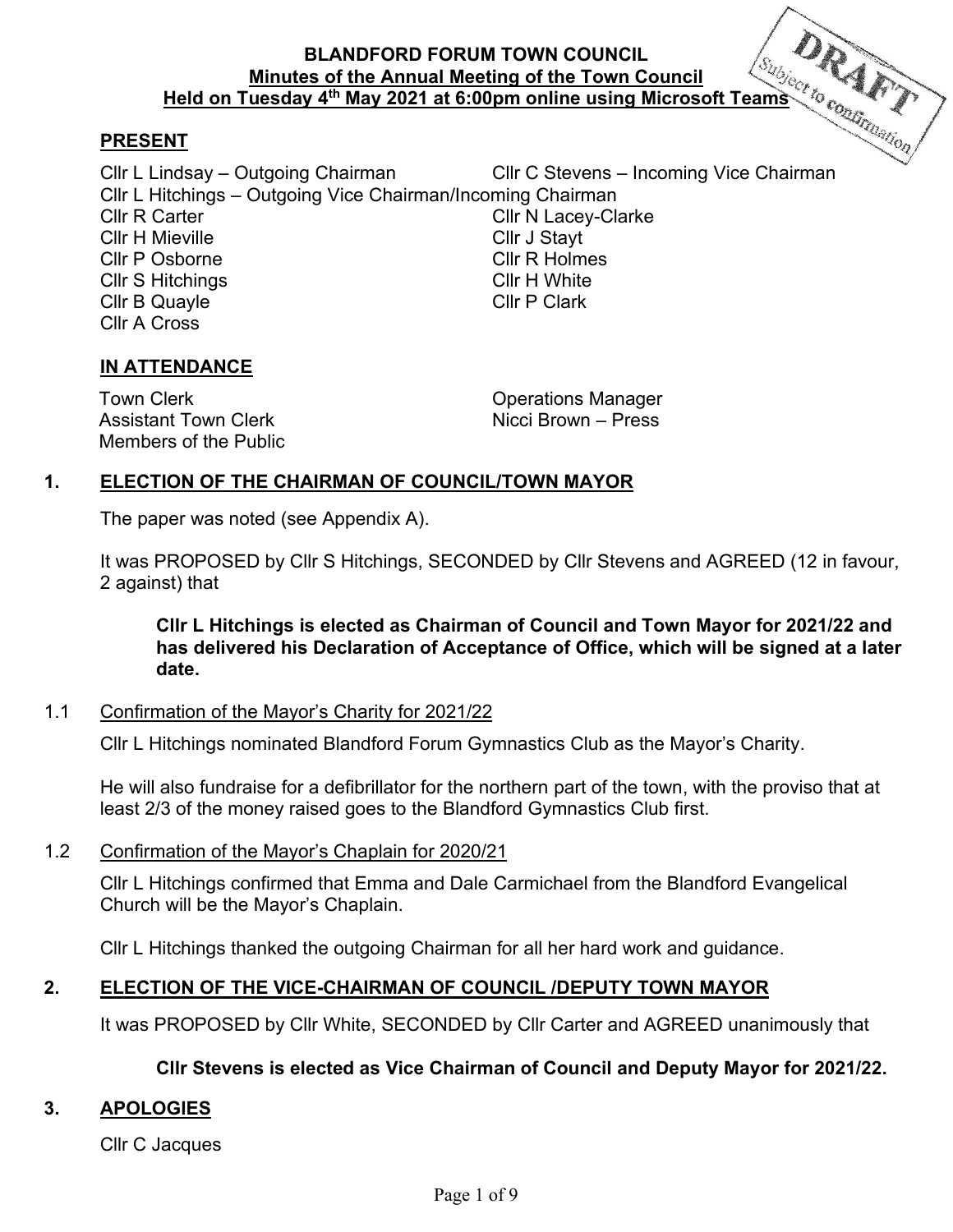## **4. TO RECEIVE ANY DECLARATION OF INTERESTS AND REQUESTS FOR DISPENSATIONS**

None had been submitted.

## **5. CONFIRM THE ACCURACY OF THE MINUTES OF THE TOWN COUNCIL MEETING HELD ON 26TH APRIL 2021**

It was PROPOSED by Cllr Mieville, SECONDED by Cllr Lindsay and AGREED (13 in favour, 1 abstention) that the Minutes be APPROVED and SIGNED.

The Chairman brought agenda item No. 9 forward as both Dorset Council Councillors had to leave the meeting early due to attending a Dorset Council meeting.

## **6. APPOINTMENT OF MEMBERS TO EXISTING COMMITTEES**

The paper was noted (see Appendix D).

- 6.1 Town Council Planning (All Members)
- 6.1.1 Election of Chairman

Cllr Carter was PROPOSED by Cllr Mieville and SECONDED by Cllr Stevens and it was AGREED unanimously that

# **Cllr Carter is Chairman of the Planning Committee for 2021/22.**

## **ACTION: TOWN CLERK**

## 6.1.2 Election of Vice-Chairmen of Town Council Planning

Cllr Stayt was PROPOSED by Cllr Lacey-Clarke and SECONDED by Cllr Clark and it was AGREED (11 in favour, 3 abstentions) that

# **Cllr Stayt is Vice-Chairman of the Planning Committee for 2021/22.**

**ACTION: TOWN CLERK** 

Cllrs Lacey-Clarke and Quayle left the meeting at 6.20pm.

6.2 Recreation & Amenities

# 6.2.1 Nine Members including the Chairman and Vice Chairman of Council

Membership was agreed as follows:

| CIIr L Hitchings (Chairman of Council) | CIIr Stevens (Vice Chairman of Council) |
|----------------------------------------|-----------------------------------------|
| <b>Cllr Lindsay</b>                    | <b>Cllr White</b>                       |
| <b>CIIr Lacey-Clarke</b>               | <b>Cllr S Hitchings</b>                 |
| <b>Cllr Carter</b>                     | Cllr Jacques                            |
| <b>Cllr Stayt</b>                      |                                         |

#### 6.2.2 Election of Chairman

Cllr Lindsay was PROPOSED by Cllr White and SECONDED by Cllr Carter and it was AGREED unanimously that

# **Cllr Lindsay is Chairman of the Recreation & Amenities Committee for 2021/22.**

**ACTION: TOWN CLERK**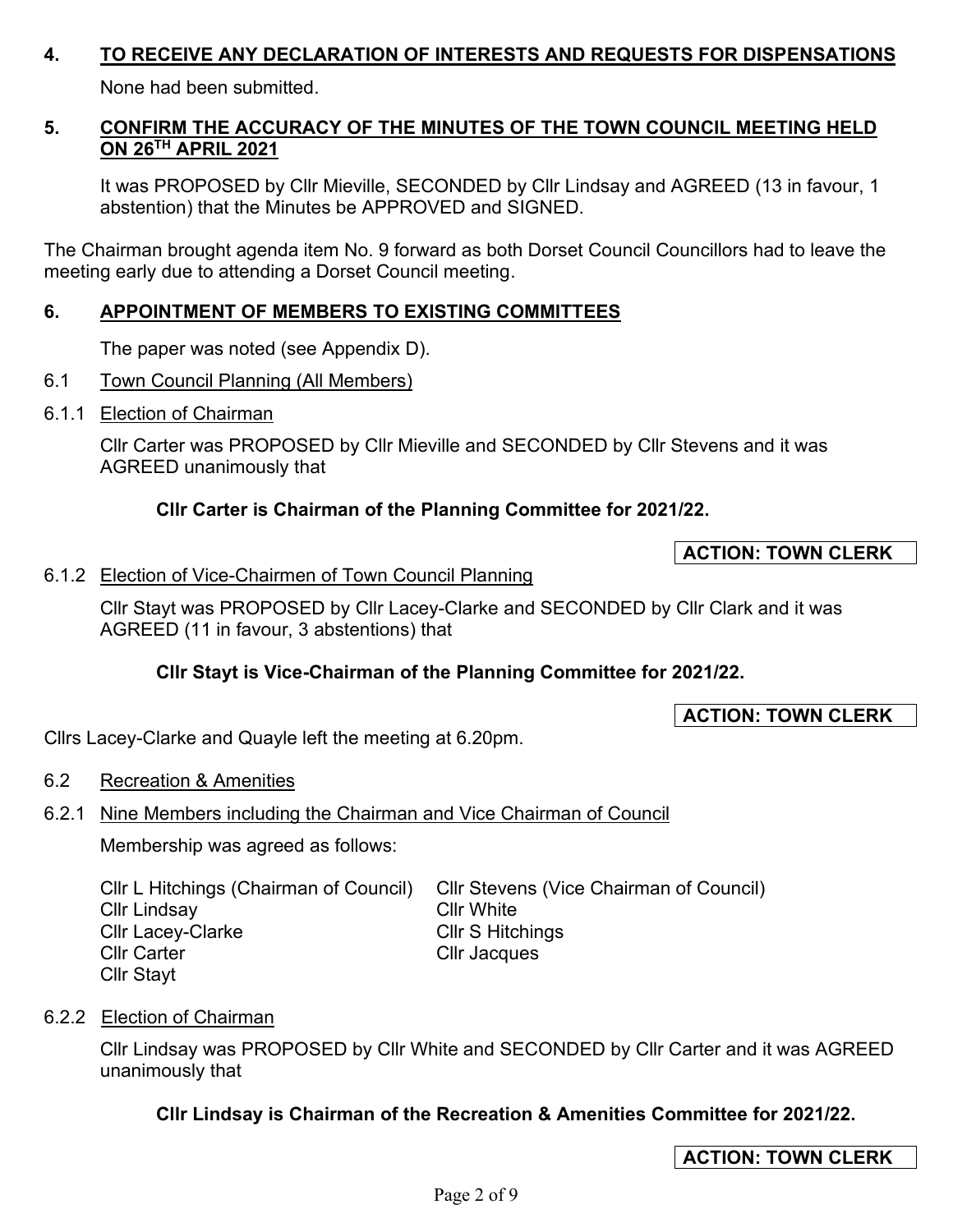#### **6. APPOINTMENT OF MEMBERS TO EXISTING COMMITTEES (cont.)**

#### 6.2.3 Election of Vice Chairman

Cllr White was PROPOSED by Cllr Lindsay and SECONDED by Cllr Carter and it was AGREED unanimously that

## **Cllr White is Vice Chairman of the Recreation & Amenities Committee for 2021/22.**

## **ACTION: TOWN CLERK**

#### 6.3 Town & General Purposes

#### 6.3.1 Nine Members including the Chairman and Vice Chairman of Council

Membership was agreed as follows:

| Cllr L Hitchings (Chairman of Council) | Cllr Stevens (Vice Chairman of Council) |
|----------------------------------------|-----------------------------------------|
| Cllr Mieville                          | <b>CIIr Holmes</b>                      |
| Cllr Quayle                            | <b>Cllr Osborne</b>                     |
| Cllr Cross                             | <b>Cllr Clark</b>                       |
| Vacancy                                |                                         |

#### 6.3.2 Election of Chairman

Cllr Mieville was PROPOSED by Cllr L Hitchings and SECONDED by Cllr Holmes and it was AGREED unanimously that

## **Cllr Mieville is Chairman of the Town & General Purposes Committee for 2021/22.**

### **ACTION: TOWN CLERK**

#### 6.3.3 Election of Vice Chairman

Cllr Holmes was PROPOSED by Cllr Mieville and SECONDED by Cllr Cross and it was AGREED unanimously that

#### **Cllr Holmes is Vice Chairman of the Town & General Purposes Committee for 2021/22.**

### **ACTION: TOWN CLERK**

#### 6.4 Finance & Staffing

6.4.1 Nine Members including the Chairman and Vice Chairman of Council and the Chairman of the Recreation & Amenities and Town & General Purposes Committees

Following a vote, the committee membership was agreed as follows:

| Cllr L Hitchings (Chairman of Council) | Cllr Stevens (Vice Chairman of Council) |
|----------------------------------------|-----------------------------------------|
| Cllr Mieville (T&GP Chairman)          | Cllr Lindsay (R&A Chairman)             |
| <b>Cllr Carter</b>                     | <b>CIIr S Hitchings</b>                 |
| <b>CIIr Cross</b>                      | <b>Cllr White</b>                       |
| <b>Cllr Osborne</b>                    |                                         |

#### 6.4.2 Election of Chairman

**Due to the current situation, Councillors discussed proposing Cllr S Hitchings as Chairman of Finance & Staffing, which would not be permitted in accordance with the Standing Orders.**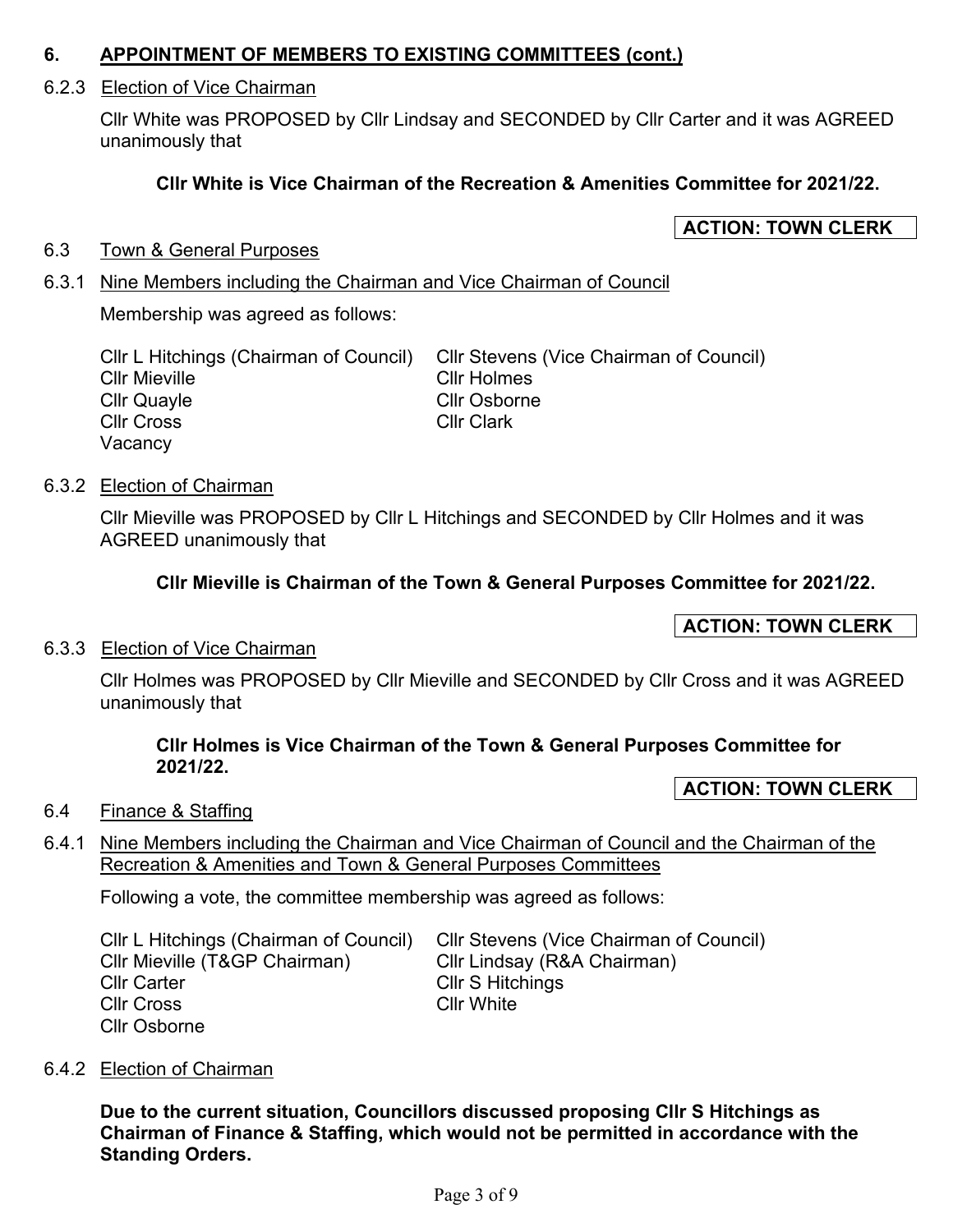#### 6.4.2 Election of Chairman (cont.)

It was therefore PROPOSED by Cllr L Hitchings and SECONDED by Cllr Mieville and AGREED unanimously that

## **The Standing Orders are suspended.**

Cllr S Hitchings was PROPOSED by Cllr White and SECONDED by Cllr Stevens and it was AGREED unanimously that

# **Cllr S Hitchings is Chairman of the Finance & Staffing Committee for 2021/22.**

It was PROPOSED by Cllr L Hitchings and SECONDED by Cllr Mieville and AGREED unanimously that

## **The Standing Orders are reinstated.**

#### 6.4.3 Election of Vice Chairman

Cllr Osborne was PROPOSED by Cllr White and SECONDED by Cllr Carter and it was AGREED unanimously that

# **Cllr Osborne is Vice Chairman of the Finance & Staffing Committee for 2021/22.**

**ACTION: TOWN CLERK** 

The Chairman continued with agenda item No. 6.

## **7. RECEIVE AND NOTE MINUTES OF AND/OR TO DETERMINE RECOMMENDATIONS MADE BY COMMITTEES**

None.

## **8. REVIEW OF DELEGATION ARRANGEMENTS TO COMMITTEES, SUB-COMMITTEES, EMPLOYEES AND OTHER LOCAL AUTHORITIES**

The paper was noted (see Appendix B).

It was PROPOSED by Cllr Carter, SECONDED by Cllr Cross and AGREED unanimously that

**The Town Council approves the delegation arrangements presently in place in relation to Committees, Sub Committees, Employees and with other Local Authorities and confirmed that they do not require changing for the 2021/22 Mayoral year.** 

**ACTION: TOWN CLERK** 

# **9. REVIEW OF THE TERMS OF REFERENCES FOR COMMITTEES**

The paper was noted (see Appendix C).

It was PROPOSED by Cllr White, SECONDED by Cllr Stevens and AGREED unanimously that

- **The Town Council agrees that no changes are required to the:**
- **8.1 General Terms of Reference Applicable to All Committees.**
- **Remit and delegated powers of the Town Council Planning Committee.**
- **8.3 Remit and delegated powers of the Corn Exchange Meetings.**

#### **ACTION: TOWN CLERK**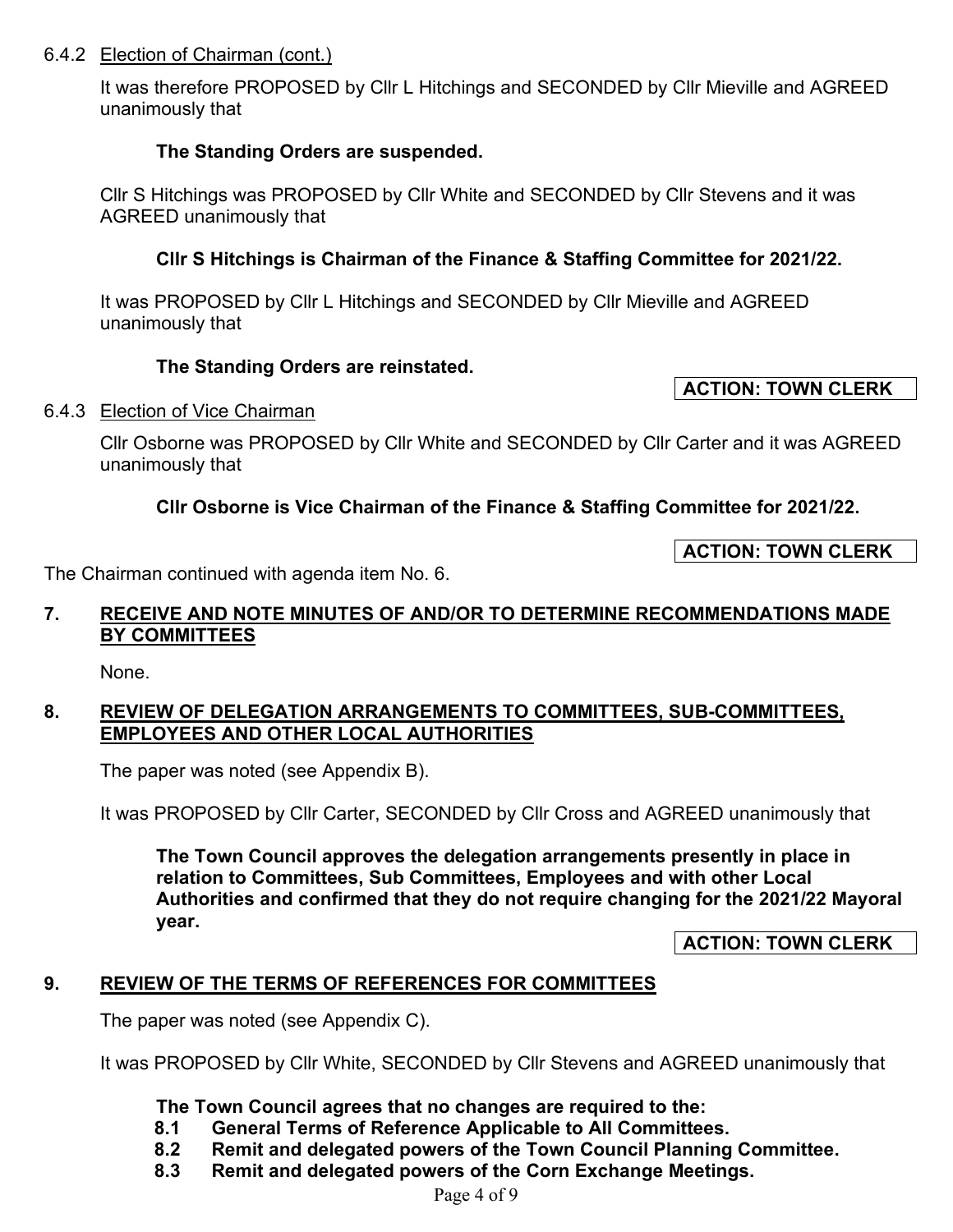## **9. REVIEW OF THE TERMS OF REFERENCES FOR COMMITTEES (cont.)**

- **8.4 Remit and delegated powers of the Finance & Staffing Committee.**
- **8.5 Remit and delegated powers of the Town & General Purposes Committee.**
- **8.6 Remit and delegated powers of the Recreation & Amenities Committee.**

### **ACTION: TOWN CLERK**

#### **10. APPOINTMENT OF ANY NEW COMMITTEES, CONFIRMATION OF THE TERMS OF REFERENCE, THE NUMBER OF MEMBERS (INCLUDING, IF APPROPRIATE, SUBSTITUTE COUNCILLORS) AND RECEIPT OF NOMINATIONS TO THEM**

The paper was noted (see Appendix E).

It was PROPOSED by Cllr Carter, SECONDED by Cllr Holmes and AGREED unanimously that

**The Town Council continues with its existing Committee structure for the 2021/22 Mayoral year and confirms membership of the working groups for the ongoing current term.** 

**ACTION: TOWN CLERK** 

## **11. REVIEW AND ADOPTION OF APPROPRIATE STANDING ORDERS AND FINANCIAL REGULATIONS**

The paper was noted (see Appendix F).

It was PROPOSED by Cllr Osborne, SECONDED by Cllr L Hitching and AGREED unanimously that

**The Town Council approves the Standing Orders for the 2021/22 Mayoral year.**

**A Working Group will be set up to review the Standing Orders and Financial Regulations, with all Councillors being invited to the meeting.** 

It was PROPOSED by Cllr L Hitchings, SECONDED by Cllr Stayt and AGREED unanimously that

**The Town Council approves the Financial Regulations for the 2021/22 Mayoral year.**

#### **ACTION: TOWN CLERK**

#### **12. REVIEW OF ARRANGEMENTS (INCLUDING LEGAL AGREEMENTS) WITH OTHER LOCAL AUTHORITIES, NOT-FOR-PROFIT BODIES AND BUSINESSES**

The paper was noted (see Appendix G).

It was PROPOSED by Cllr Carter, SECONDED by Cllr Stevens and AGREED unanimously that

**The Town Council notes the arrangements currently in place with other local authorities, not-for-profit bodies and businesses.** 

**ACTION: TOWN CLERK** 

#### **13. REPORTS FROM REPRESENTATIVES OF COMMUNITY AND LOCAL ORGANISTATIONS**

The reports for 20-21 were tabled at the meeting.

Cllr White submitted a report for The Charity of William Williams.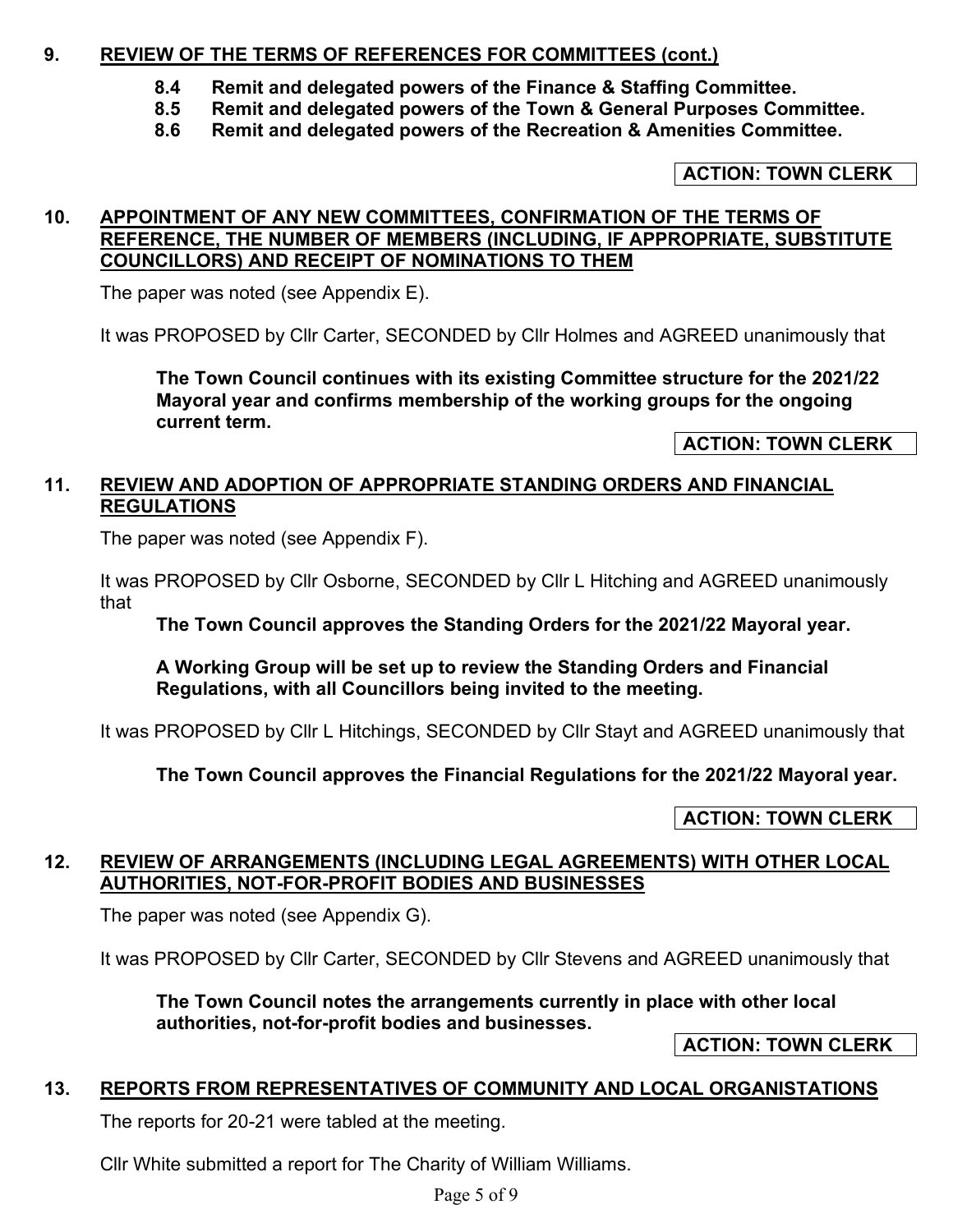## **14. REVIEW OF REPRESENTATION AND SUBSEQUENT APPOINTMENT ON EXTERNAL BODIES AND ARRANGEMENTS FOR REPORTING BACK**

The paper was tabled (see Appendix H).

It was PROPOSED by Cllr Mieville, SECONDED by Cllr Holmes and AGREED unanimously that

## **The Town Council will no longer represent the Chamber of Commerce, as it has ceased to exist.**

It was PROPOSED by Cllr Lindsay, SECONDED by Cllr Holmes and AGREED unanimously that

# **Cllr White will be the Town Council representative for the William Williams charity.**

Cllr Osborne let the meeting at 7.13pm.

It was PROPOSED by Cllr Mieville, SECONDED by Cllr Holmes and AGREED unanimously that

# **The appointment of Town Council representatives was agreed.**

# **ACTION: TOWN CLERK**

Cllr Osborne returned to the meeting at 7.15pm.

## **15. REVIEW THE COUNCIL'S EXPENDITURE INCURRED UNDER S.137 OF THE LOCAL GOVERNMENT ACT 1972 OR THE GENERAL POWER OF COMPETENCE AND CONFIRM THAT THE TOWN COUNCIL STILL MEETS THE CRITERIA OF THE PARISH COUNCILS (GENERAL POWER OF COMPETENCE) (PRESCRIBED CONDITIONS) ORDER 2012**

The paper was noted (see Appendix I).

It was PROPOSED by Cllr White, SECONDED by Cllr Carter and AGREED (11 in favour, 1 abstention) that

**The Town Council notes its expenditure incurred under the General Power of Competence and confirms it continues to meet the criteria of the Parish Councils (General Power of Competence) (Prescribed Conditions) Order 2012.** 

# **ACTION: TOWN CLERK**

## **16. REVIEW OF INVENTORY OF LAND AND ASSETS INCLUDING BUILDINGS AND OFFICE EQUIPMENT INCLUDING THE FORMATION OF A WORKING GROUP TO INSPECT THE TOWN COUNCIL'S DEEDS AND TRUSTS**

The paper was noted (see Appendix J).

It was PROPOSED by Cllr L Hitchings, SECONDED by Cllr Stevens and AGREED unanimously that

**The Town Council approves the list of land registered to the Town Council. It approves that the Asset Registers are updated regularly and were last reviewed at Finance & Staffing Committee meeting held on 15th March 2021.** 

**In addition, Cllrs Clark and Stevens are to review the Town Council's deeds and trusts.**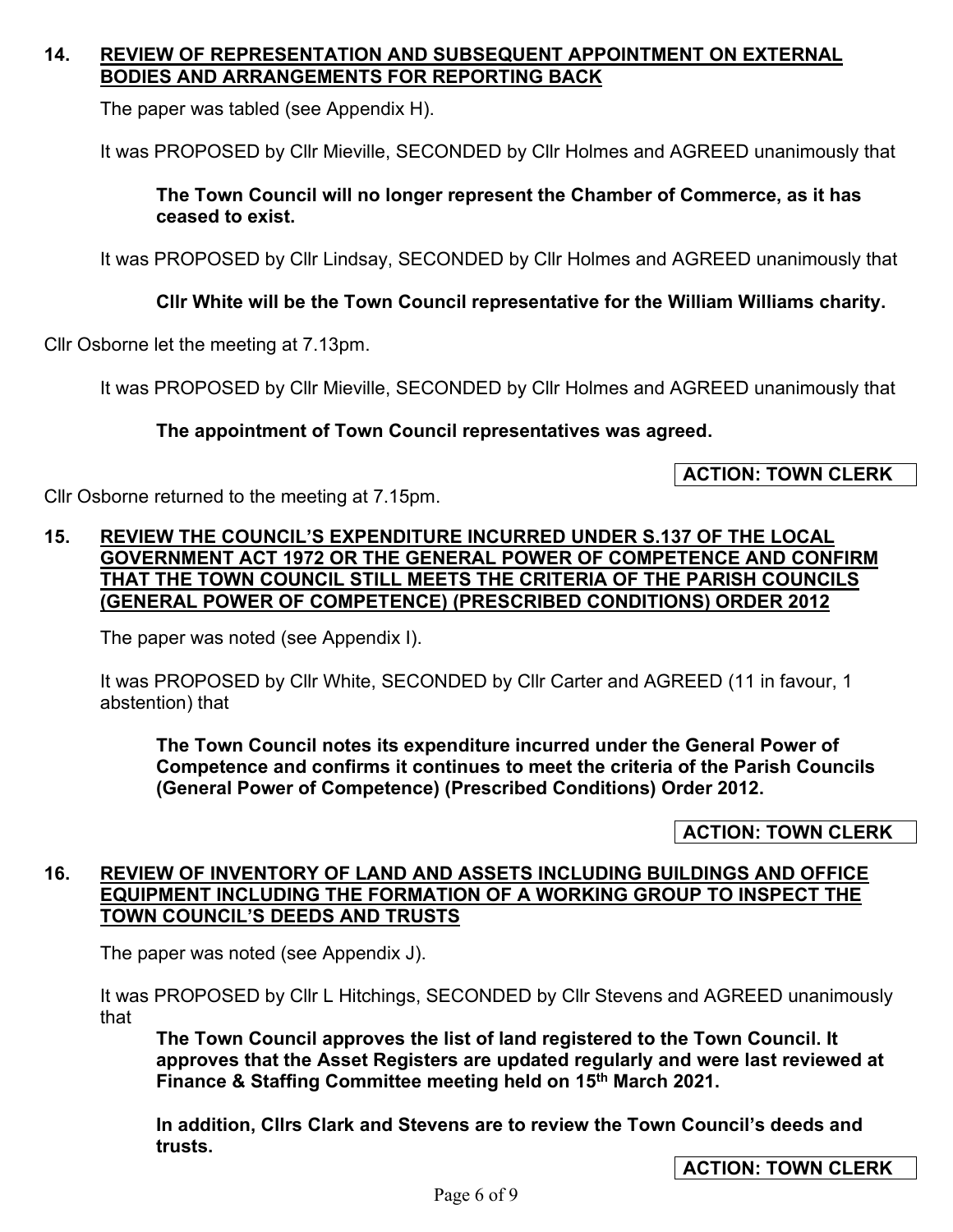Cllr Lacey-Clarke joined the meeting at 7.24pm.

# **17. REVIEW AND CONFIRMATION OF ARRANGEMENTS FOR INSURANCE COVER IN RESPECT OF ALL INSURED RISKS**

The paper was noted (see Appendix K).

It was PROPOSED by Cllr L Hitchings, SECONDED by Cllr Clark and AGREED (12 in favour, 1 abstention) that

**The Town Council notes that its Insurance Cover in respect of all insured risks is approved for the 2021/22 Mayoral year.** 

**ACTION: TOWN CLERK** 

# **18. REVIEW OF THE COUNCIL'S AND/OR STAFF SUBSCRIPTIONS TO OTHER BODIES**

The paper was noted (see Appendix L).

It was PROPOSED by Cllr Carter, SECONDED by Cllr Stevens and AGREED unanimously that

## **The Town Council's subscriptions to other bodies are approved for the 2021/22 Mayoral year.**

**ACTION: TOWN CLERK** 

# **19. REVIEW THE COUNCIL'S COMPLAINTS PROCEDURE**

The paper was noted (see Appendix M).

It was PROPOSED by Cllr Osborne, SECONDED by Cllr Cross and AGREED unanimously that

**The Town Council's Complaints Procedure is approved for the 2021/22 Mayoral year.** 

**ACTION: TOWN CLERK** 

## **20. REVIEW OF THE COUNCIL'S POLICIES, PROCEDURES AND PRACTICES IN RESPECT OF ITS OBLIGATIONS UNDER FREEDOM OF INFORMATION, DATA PROTECTION LEGISLATION AND WEBSITE ACCESSIBILITY**

The paper was noted (see Appendix N).

It was PROPOSED by Cllr Lacey-Clarke, SECONDED by Cllr Osborne and AGREED unanimously that

**The Town Council's Privacy Policy, including Freedom of Information Policy, and its Website Accessibility Statement are approved for the 2021/2022 Mayoral year.** 

**ACTION: TOWN CLERK**

#### **21. REVIEW OF THE COUNCIL'S POLICY FOR COMMUNICATING WITH THE PRESS/MEDIA**

The paper was noted (see Appendix O).

It was PROPOSED by Cllr Lindsay, SECONDED by Cllr Carter and AGREED unanimously that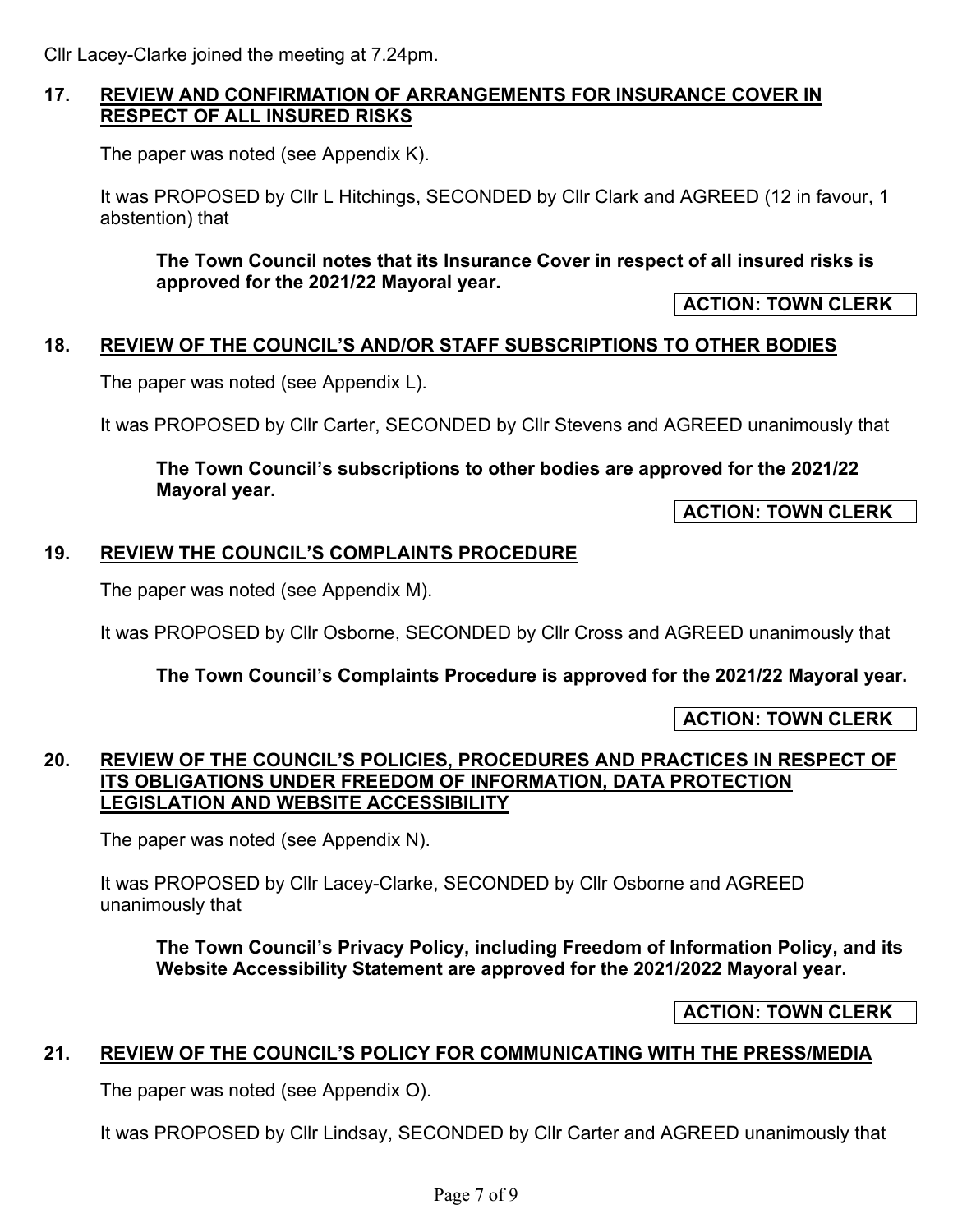# **21. REVIEW OF THE COUNCIL'S POLICY FOR COMMUNICATING WITH THE PRESS/MEDIA (cont.)**

**The Town Council agrees that the Press & Media Policy and section 21 of the Standing Orders continue to be appropriate for the 2021/22 Mayoral year.** 

## **ACTION: TOWN CLERK**

### **22. REVIEW OF THE COUNCIL'S EMPLOYMENT POLICIES AND PROCEDURES**

The paper was noted (see Appendix P).

It was PROPOSED by Cllr Osborne, SECONDED by Cllr Stayt and AGREED unanimously that

#### **The Town Council Employment Policies and Procedures are approved for the 2021/22 Mayoral year.**

**ACTION: TOWN CLERK** 

### **23. TO CONFIRM THE TIME AND PLACE OF ORDINARY MEETINGS OF THE COUNCIL UP TO AND INCLUDING THE NEXT ANNUAL MEETING OF THE COUNCIL**

The paper was noted (see Appendix Q).

It was PROPOSED by Cllr Stayt, SECONDED by Cllr Carter and AGREED unanimously that

**The Town Council reaffirms the calendar for the 2021/2022 Mayoral year with the following changes:** 

**The Recreations & Amenities meeting for 14th February 2022 will be changed to 31st January 2022.** 

**The Mayor Making date for 2021 will be set after 21st June 2021 by the Town Clerk and Cllr L Hitchings, once it is clear what restrictions will be in place.** 

**ACTION: TOWN CLERK** 

## **24. REVIEW OF THE COUNCIL'S RISK ASSESSMENT MANAGEMENT POLICY ARRANGEMENTS (INCLUDING FINANCIAL)**

The paper was noted (see Appendix R).

It was PROPOSED by Cllr Lindsay, SECONDED by Cllr Stayt and AGREED unanimously that

# **The Town Council's Risk Assessment Management Policy (including Financial) is approved for the 2021/22 Mayoral year.**

**ACTION: TOWN CLERK** 

# **25. REVIEW OF THE COUNCIL'S BUSINESS CONTINUITY PLAN**

The paper was noted (see Appendix S).

It was PROPOSED by Cllr Osborne, SECONDED by Cllr White and AGREED unanimously that

**The Town Council agrees that the Business Continuity Plan continues to be appropriate for the 2021/22 Mayoral year.** 

**ACTION: TOWN CLERK**